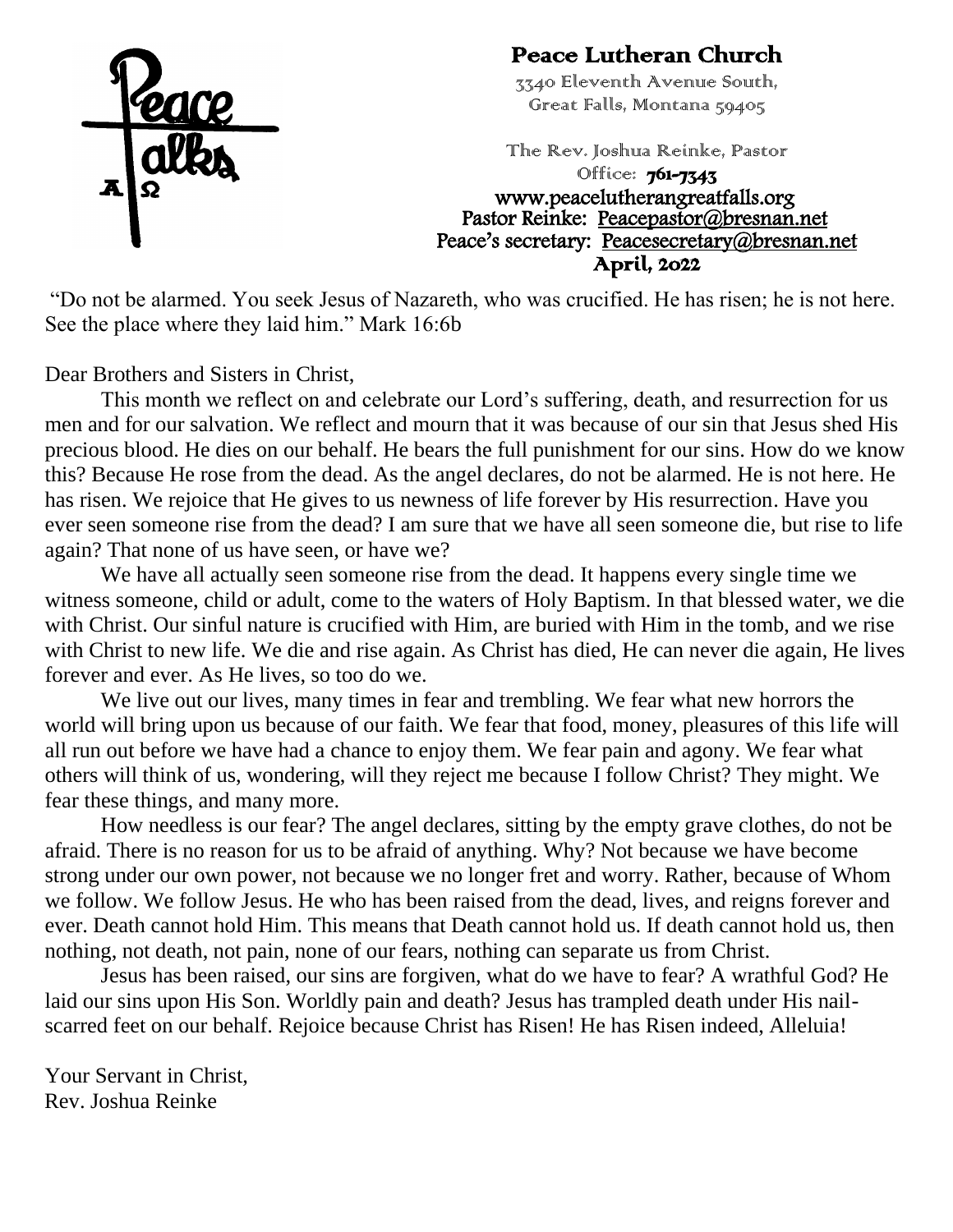**Everyone** for cooking, setting up, cleaning, serving and donating soup, rolls, crackers, bread and desserts for the soup suppers during Lent. **Val Martin, Gloria Creek and Tristin Reinke** for playing the organ and piano during our Worship Services. **Toni Nivens and Tristin Reinke** for leading the singing choir and the bell choir. **The members of the singing choir and the bell choir** for enhancing our worship services with these gifts. **Angelika Fisher** for cleaning the church. **Everyone on the Prayer Chain** for their time and prayers. **Everyone** who has donated treats for our fellowship time. **All of the men** who volunteer to usher. **Cheri Magnuson** for cleaning the Communion linens. **Elsie Huss** for changing the banners and paraments. **T H A N K S TO**

This list is not inclusive. Please accept our apologies if we have missed giving you credit for serving the Lord in any fashion. We know that the Lord knows your service to Him.

## **LWML**

- **Montana District Convention is coming up in April!** Mark your calendars for **April 29, 30 and May 1, 2022** in Helena. Our theme is "Only Jesus" based upon Mark 9:8: And suddenly, looking around, they no longer saw anyone with them but Jesus only (ESV). Registration forms are in the church office and the cost is \$70 per person and includes meals and the banquet Saturday night. If you would like to ride with someone, please contact **Val Martin or Ruth Denning**.
- **Our next meeting will be Monday, May 16 at 6:30 p.m. with a Bible study.** All ladies of Peace are invited and encouraged to come and join us! We will be having election of all officers. Remember your Mite boxes!
- **The Lutheran World Relief Drive will be May 14, 2022.** More details are available in the most recent *Montana Missive* or in the church office.

### **Ladies Bible study schedule**

April is bringing all kinds of new life! The earth is starting to spring forth with the first wildflowers of 2022: lavender Pasque flowers, nodding yellow bells, and bright pink shooting stars. Look for them in the foothills along the Riceville Evans Road toward the end of April.

New life is what Easter is all about! With the enrichment of our Lenten and Holy Week services, we celebrate the resurrection of Jesus Christ, who has promised new life, eternal life to all believers. Nothing can eclipse that! Think how this life-changing message affected Paul! Come and join the Ladies Friday Bible Class as they continue to study the book of Acts and Paul's mission of spreading the Good News to the Gentiles. Ladies will meet from 1-3pm on April 1st, 8th, and  $29<sup>th</sup>$  at the home of Marge Johnsten, 3000  $8<sup>th</sup>$  Avenue South.

Assisted Living Ministry with hymn singing and a devotion will take place on April 22<sup>nd</sup> at Highgate House, 3000 11th Avenue South. Prior to that event ladies and gentlemen will gather at 11:45am for a no host lunch at the Black Bear Restaurant, 1420 Market Place Drive. Come for lunch or both activities.

#### **Life Quotes**

"So how's life? Are you stuck? Are you burdened? Are you troubled? Are you afraid? Do you think you've got nothing to live for? Stop acting like Jesus is dead because He's not. Look again at His life-giving hands. Jesus is alive! Let's act like it. Let's pray like it. Let's believe like it. Let's embrace His call, 'I am sending you' (John 20:21), and bring the Gospel to everyone, one soul at a time. Live life like there is no death because Easter means there is no death. Easter makes life really worth living." *Rev. Peter Sulzle, St. John Evangelical Lutheran Church, Redwood Falls, Minnesota – A Life Quote from Lutherans For Life • lutheransforlife.org*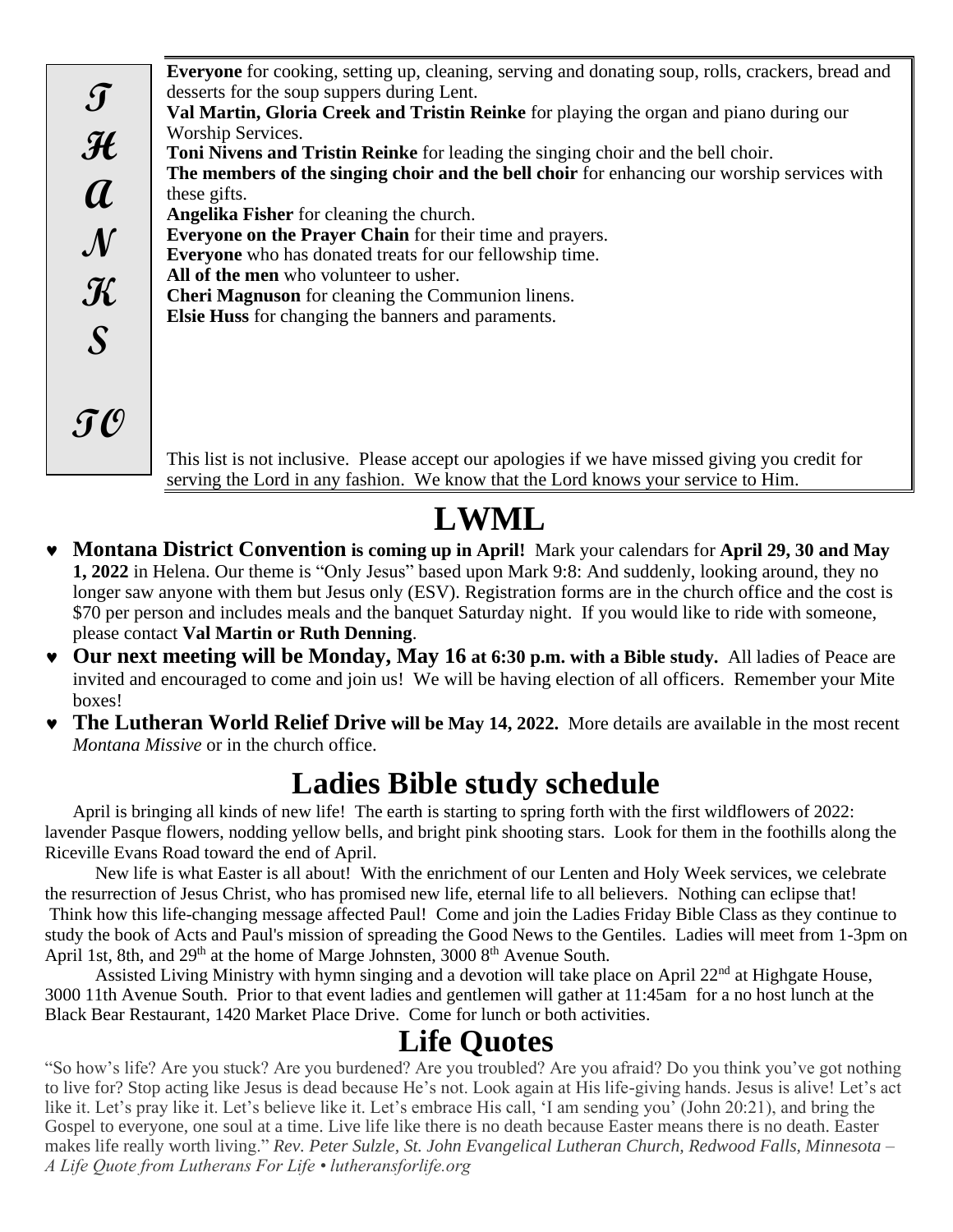

#### *April Anniversaries*

April 12 Jeff and Vonnie Blomgren

#### *Baptismal Anniversaries*

- 
- April 2 Karen Birkholz<br>5 Trisha Hasselstr
	- 5 Trisha Hasselstrom<br>8 Carol Thurston
	- 8 Carol Thurston<br>11 Vic Scheuffele
	- Vic Scheuffele
	- 12 Gary Creek
	- 26 Darrell Greenwood
	- 26 Pat Bliss<br>26 Hunter D
	- 26 Hunter Denning<br>28 Cheryl Walker
	- Cheryl Walker



**INCLUDE THESE PEOPLE IN YOUR PRAYERS:** The following people are experiencing health problems:

**Ben Aagaard –** 8 year old with kidney cancer **Jody Decker** – Fort Benton **Michael Drummond –** Lupus **Rev. Mark Grunst** of Billings who has Lewy Body disease **Connie Juden Rev. Erich Kaelberer –** ALS **Ed and Sarah Ostlund,** in assisted living in Billings **Becky Schlund,** MS **Steven Schlund,** Parkinsons **Ron Van Horn** – Fort Benton **Van Oman family** – Fort Benton

### **Wee Disciples Fund Raiser**

Every third Tuesday of the month, you can help raise funds for Wee Disciples by eating at Fuddruckers! No coupon necessary! Just mention Wee Disciples and they will donate 20% of your meal proceeds to them! Easy! Go between **5 and 9 PM on April 19**!

# **Family Night resumes**

On **Wednesday, April 27** Family Night will resume with an Mexican themed potluck meal at 6 PM. Pastor Reinke will continue the study of the iconology of the church. The students in midweek classes will join us for this study. We will also resume the ASL class.

## **Ushers for March**

|  | April 3-----------------------------------Greg Franczyk  |
|--|----------------------------------------------------------|
|  | -------------------------------- Tyler Denning           |
|  |                                                          |
|  | --------------------------------- Mitch Martin           |
|  | April 17 ---------------------------------- Arnie Gidlow |
|  |                                                          |
|  |                                                          |
|  |                                                          |
|  |                                                          |

### **Amazon Smile**

Pastor Reinke has created an Amazon Smile account to raise funds for Peace Lutheran . Here is the link [https://smile.amazon.com/ch/81-0305082](https://www.amazon.com/gp/f.html?C=CWZK0AZZZD4W&K=38682Y5G3WJSR&M=urn:rtn:msg:20201217181543cf9367f51a0b4505a6406cef7080p0na&R=17G707FVBQ34I&T=C&U=https%3A%2F%2Fsmile.amazon.com%2Fch%2F81-0305082%3Fref_%3Dpe_1723670_203812010&H=XTAMXORK3EJTMKAA1PP8JESEWTKA&ref_=pe_1723670_203812010). Shop from this link on Amazon, and a portion of what you spend with be donated back to Peace. This link is also on our Facebook page. If you go there, you may just click on the link and it will take you to Amazon. Thank you!

## **Spring Voters meeting set**

The Board of Directors has chosen **May 15 at 12 noon** as the Spring Voters Meeting. There will be a potluck meal at 12 noon and the meeting will begin around 12:30 PM after we eat. We will have the election of officers. Those positions that will be elected are chairman, secretary, elders and trustees as well as director of education and director of evangelism. We are in desperate need of trustees since there is only one at this point. If you would like to serve the Lord and the members of Peace in any of these positions, please contact Greg Franczyk.

## **40 Days for Life**

**The last day for Lutherans for Life** to stand at Planned Parenthood in the 40 Days for Life prayer vigil is Monday, **April 4th from 1-6.** The movement is non-denominational but has been organized all these years by the Catholic churches. Lutherans are the only other church body that takes the time to stand against abortion in this effort and we are often joined by people from other Evangelical Churches. This year we had representatives from four Lutheran Churches and three other churches. **At the conclusion of this event there is a ceremony on Palm Sunday, April 10, from 2-3 at the Memorial for the Unborn at Mt Olivet Cemetery, 2101 26th Street S**.